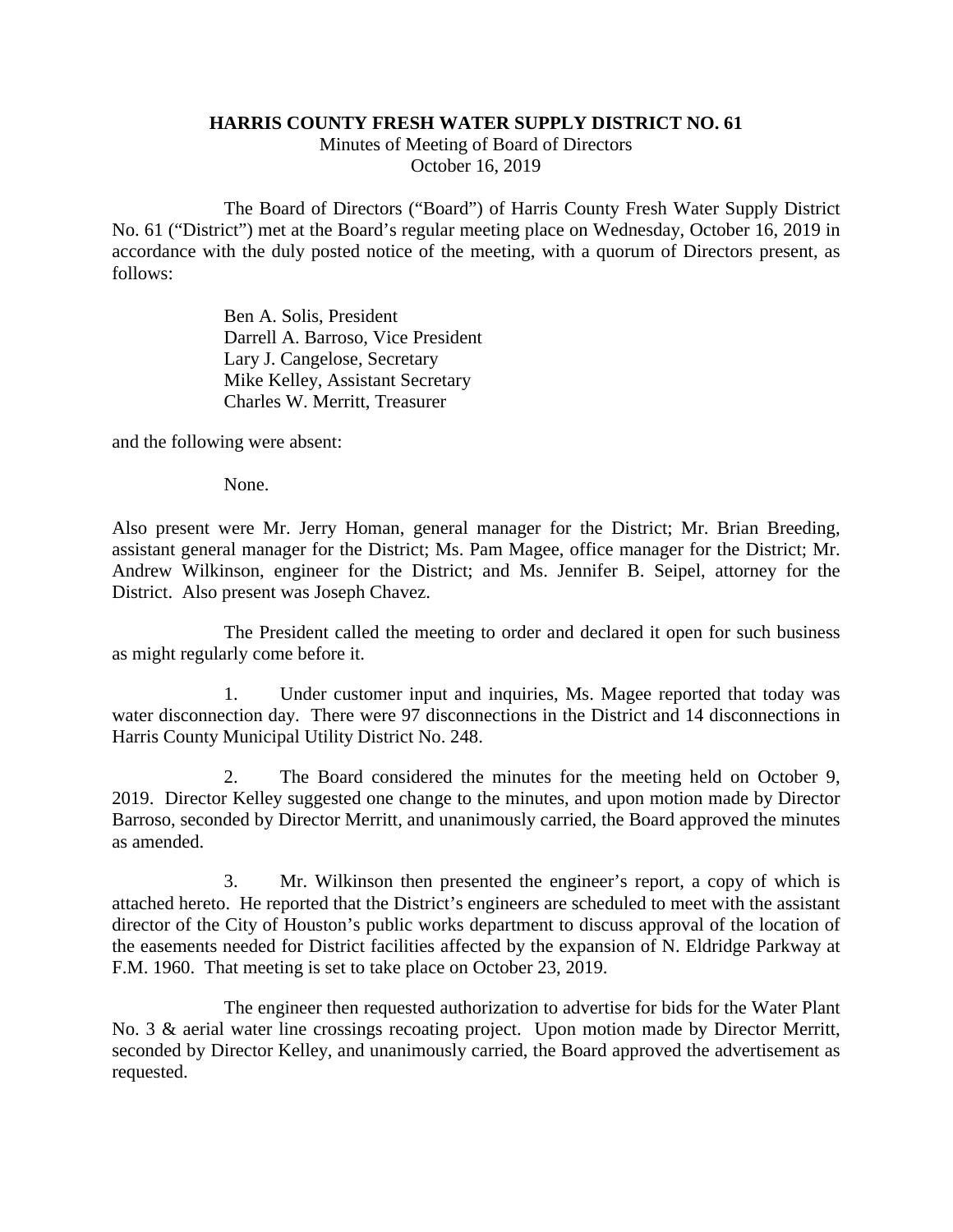Lastly, Mr. Wilkinson noted that Mr. Rosenbaum has drafted letters to the Harris County Engineering Department requesting additional information about the proposed drainage projects in the Barwood and Tower Oaks Meadows neighborhoods.

After further review, upon motion made by Director Merritt, seconded by Director Barroso, and unanimously carried, the Board approved the engineer's report as presented.

4. The Board considered payment of the general fund bills. After review, upon motion made by Director Merritt, seconded by Director Kelley, and unanimously carried, the Board approved payment of the general fund bills as presented.

5. Ms. Magee, Mr. Homan, and Mr. Breeding presented the management report. Mr. Breeding reported that he and Mr. Homan have begun interviewing candidates for the laborer positions to be filled.

Mr. Homan reported that he is scheduled to attend several meetings on behalf of the Local Government Committee of the Association of Water Board Directors with respect to relations with the Texas Commission on Environmental Quality. Mr. Homan confirmed that he will provide the Board with an update on the results of those meetings.

Upon motion made by Director Merritt, seconded by Director Barroso, and unanimously carried, the Board approved the management report as presented.

6. The Board lastly considered items for the next Board meeting.

There being no further business to come before the Board, the meeting was adjourned.

Secretary